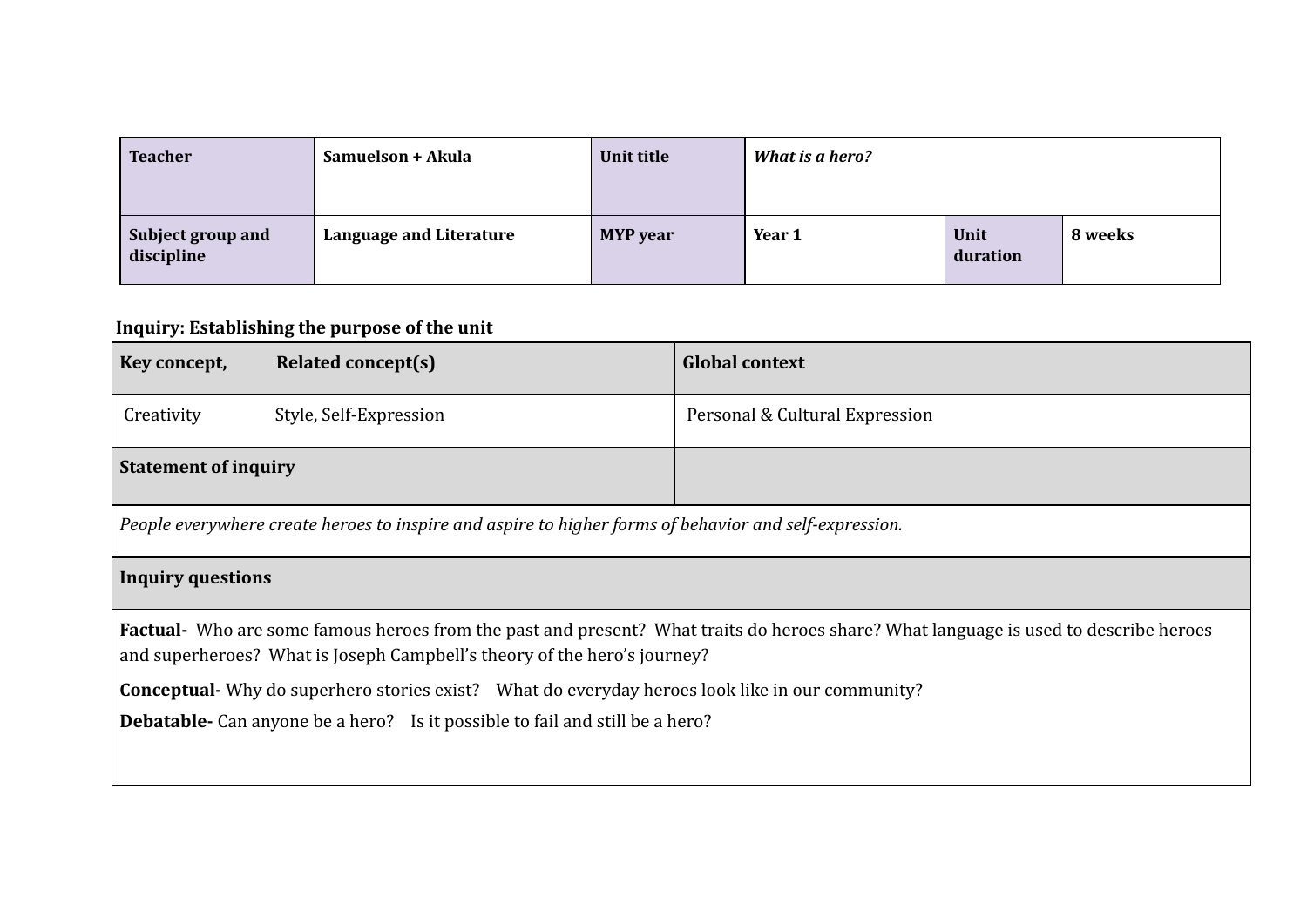| <b>Objectives</b>                                                                                                                                                                                                                                                                                                                                                                                             | <b>Summative Assessment</b>                                                                                                                                                                                                                                                                                       |
|---------------------------------------------------------------------------------------------------------------------------------------------------------------------------------------------------------------------------------------------------------------------------------------------------------------------------------------------------------------------------------------------------------------|-------------------------------------------------------------------------------------------------------------------------------------------------------------------------------------------------------------------------------------------------------------------------------------------------------------------|
| Criterion A: Analysing<br>i. identify and comment upon significant aspects of texts<br>ii. identify and comment upon the creator's choices<br>iii. justify opinions and ideas, using examples, explanations and<br>terminology<br>iv. identify similarities and differences in features within and between                                                                                                    | Design-a-Superhero Advertisement + Reflection<br>Using the Design Cycle, SW create a new superhero and design a persuasive<br>poster. SW record a short video reflecting on the key concept, their progress<br>as members of a collaborative group, and their final superhero design.<br>Assessed Criterion: A, B |
| texts.                                                                                                                                                                                                                                                                                                                                                                                                        | Letter to a Hero                                                                                                                                                                                                                                                                                                  |
| Criterion B: Organizing<br>i. employ organizational structures that serve the context and intention<br>ii. organize opinions and ideas in a logical manner<br>iii. use referencing and formatting tools to create a presentation style<br>suitable to the context and<br>intention.                                                                                                                           | SW use research on everyday heroes to explore a personal hero. SW write a<br>letter of gratitude to a personal hero.<br>Assessed Criterion: C, D                                                                                                                                                                  |
| Criterion C: Producing text<br>i. produce texts that demonstrate thought and imagination while exploring<br>new perspectives and ideas<br>arising from personal engagement with the creative process<br>ii. make stylistic choices in terms of linguistic, literary and visual devices,<br>demonstrating awareness of<br>impact on an audience<br>iii. select relevant details and examples to support ideas. |                                                                                                                                                                                                                                                                                                                   |
| Criterion D: Using language<br>i. use appropriate and varied vocabulary, sentence structures and forms of                                                                                                                                                                                                                                                                                                     |                                                                                                                                                                                                                                                                                                                   |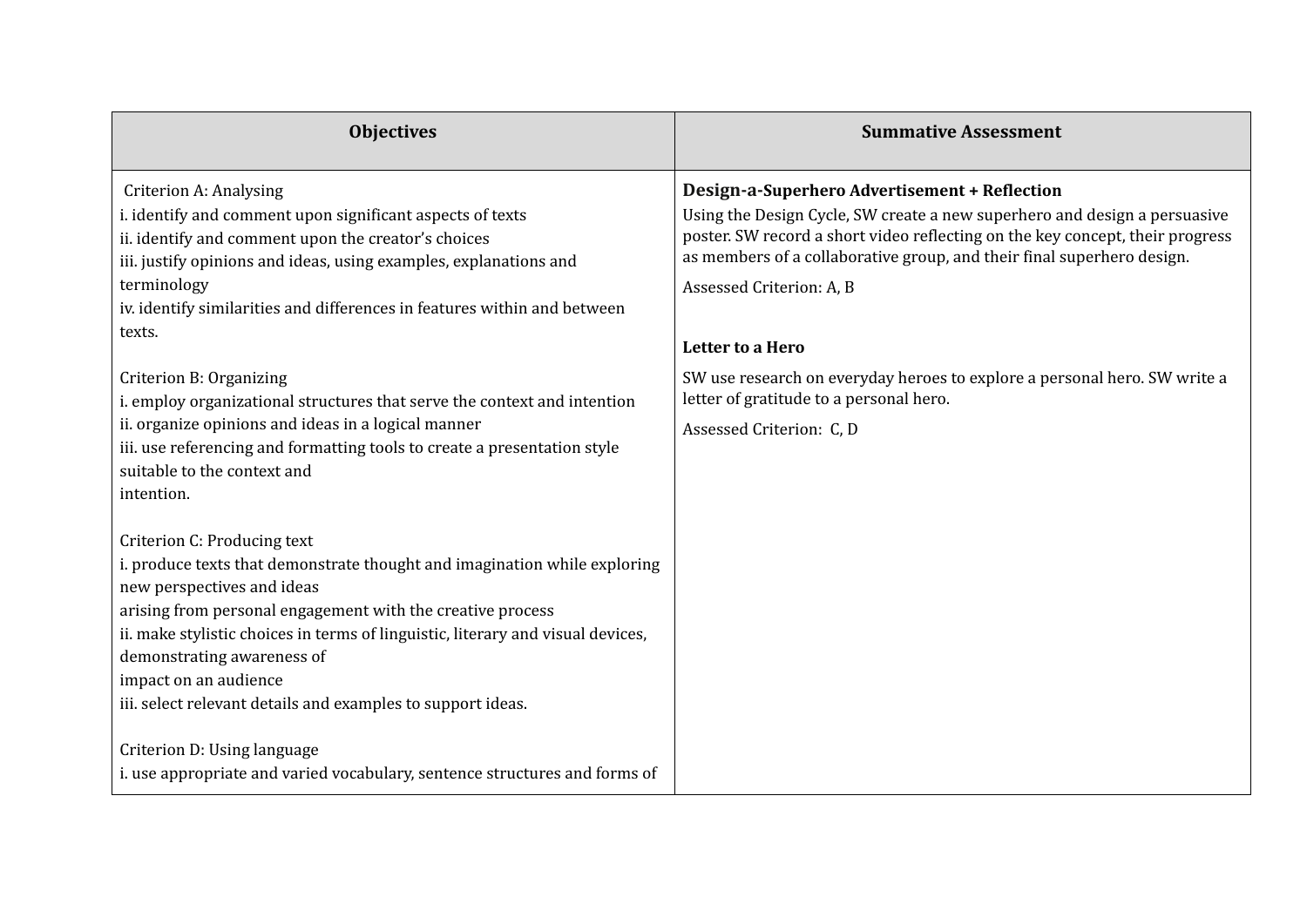| expression                                                                  |  |
|-----------------------------------------------------------------------------|--|
| ii. write and speak in an appropriate register and style                    |  |
| iii. use correct grammar, syntax and punctuation                            |  |
| iv. spell (alphabetic languages), write (character languages) and pronounce |  |
| with accuracy                                                               |  |
| v. use appropriate non-verbal communication techniques.                     |  |
|                                                                             |  |
|                                                                             |  |

| <b>Approaches to learning (ATL)</b> |                             |                                                                                                                                       |  |
|-------------------------------------|-----------------------------|---------------------------------------------------------------------------------------------------------------------------------------|--|
| <b>ATL Category and Cluster</b>     | <b>Specific ATL Skill</b>   | Learning experiences or teaching strategies you plan to introduce, practise or<br>consolidate the subject-specific skill              |  |
| Self-Management                     | Organization skills         | Managing the Design Journal process and mindful of formative check-in deadlines.<br>$\bullet$                                         |  |
| Social                              | <b>Collaboration skills</b> | Participation in the Hero's Journey mini-project through group work for analysis of heroes.<br>Sharing brainstorm for personal hero   |  |
| Research                            | Information literacy skills | Accessing information on superheroes and connecting various sources of information to their<br>own formulation of a superhero design. |  |

| Content                                              | Learning Experiences/Teaching Experiences           |
|------------------------------------------------------|-----------------------------------------------------|
| Students will:                                       | Inquiry about the hero's journey in film and novels |
| $-$ be introduced to the hero's journey as a concept | Personal Inventory of qualities/traits of a hero    |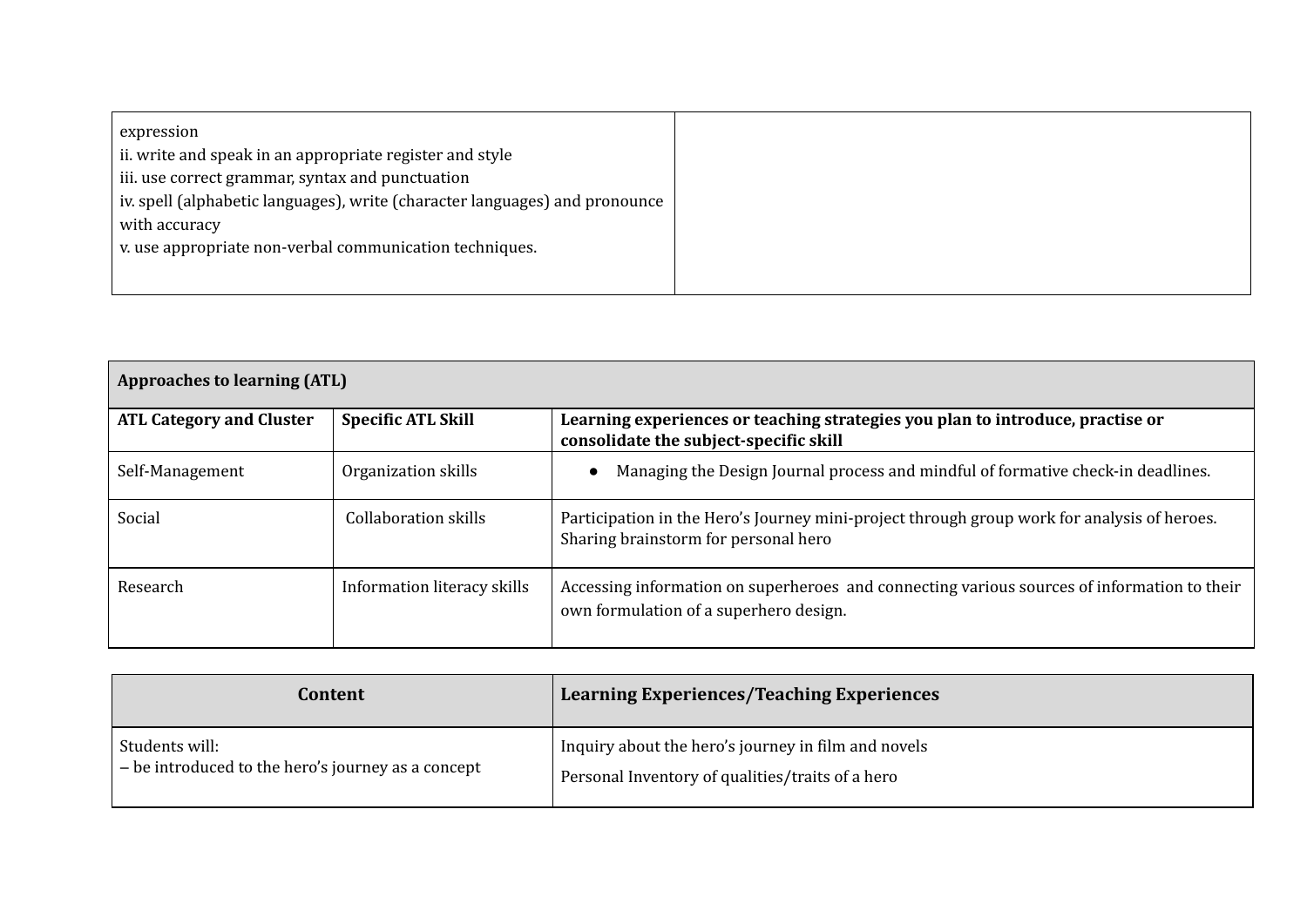| - be introduced to the Design Journal                      | Practice note taking on the hero's journey                                                               |  |  |
|------------------------------------------------------------|----------------------------------------------------------------------------------------------------------|--|--|
| - be exposed to range of Marvel and DC comics in           | Collaborate on the hero's journey mini-project                                                           |  |  |
| classroom library                                          | Practice annotating articles, letters                                                                    |  |  |
| - read a range of articles about heroes                    | Participate in socratic seminar about heroes in myths                                                    |  |  |
| - explore the conventions of letter writing                | - Use of inquiry                                                                                         |  |  |
| - consider how to use video lessons as a means of drafting | - Collaborative groupings based on student interest                                                      |  |  |
| and editing the hero article                               | - Class and group Socratic Seminars                                                                      |  |  |
|                                                            | - Video lessons to present and review key information                                                    |  |  |
|                                                            | - Google Classroom and Weebly website resources that encompasses the course outline and<br>student blogs |  |  |
|                                                            |                                                                                                          |  |  |
|                                                            |                                                                                                          |  |  |
|                                                            | <b>Formative assessment</b>                                                                              |  |  |
|                                                            | Design Journal Check-Ins (one-on-one feedback with a teacher)                                            |  |  |
|                                                            | <b>Socratic Seminar on Heroes</b>                                                                        |  |  |
|                                                            | Newsela Article Annotations                                                                              |  |  |
|                                                            | Hero Article Notes Check-In (one-on-one feedback with a teacher)                                         |  |  |
|                                                            | Article Planning Check-In (one-on-one feedback with a teacher)                                           |  |  |
|                                                            | <b>Conceptual Learning Outcomes:</b>                                                                     |  |  |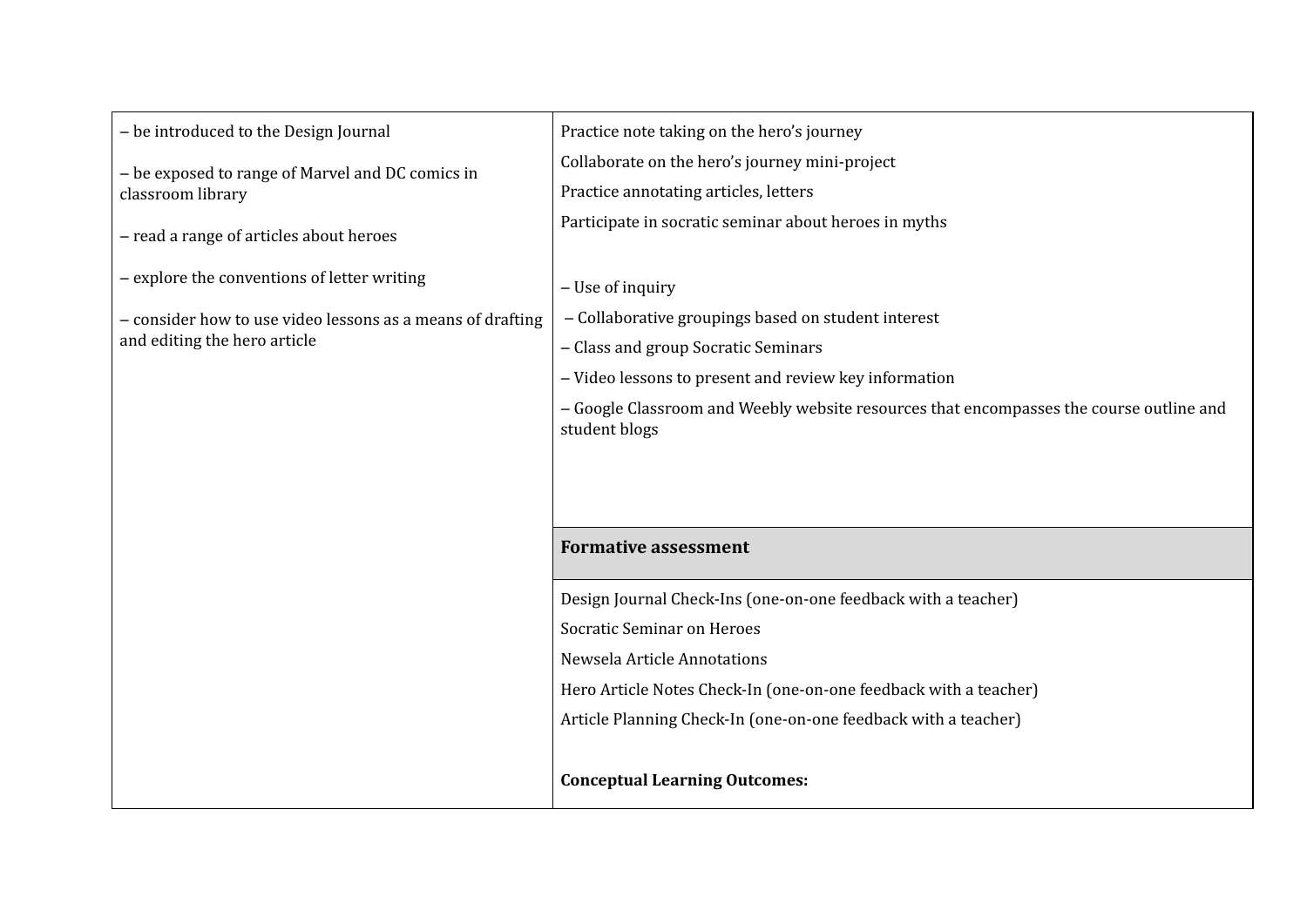|                                                                                                                           | SW understand the structure of the hero's journey and identify it with a myth.<br>SW write a letter of gratitude including background information, and evidence to highlight<br>heroic elements of the everyday hero.<br>SW transfer their understand of superhero character traits to everyday heroes.                                 |  |
|---------------------------------------------------------------------------------------------------------------------------|-----------------------------------------------------------------------------------------------------------------------------------------------------------------------------------------------------------------------------------------------------------------------------------------------------------------------------------------|--|
|                                                                                                                           | <b>Differentiation</b>                                                                                                                                                                                                                                                                                                                  |  |
|                                                                                                                           | Research inspires and informs self-expression and creativity.                                                                                                                                                                                                                                                                           |  |
|                                                                                                                           | 1. The Design journal begins the bridge between superheros and everyday heroes<br>wherein students use inquiry to identify heroic traits.                                                                                                                                                                                               |  |
|                                                                                                                           | Purpose and context must be considered when writing.                                                                                                                                                                                                                                                                                    |  |
|                                                                                                                           | 2. The article allows students to use their research to consider a personal hero based on<br>evidence of heroism.                                                                                                                                                                                                                       |  |
|                                                                                                                           | Superheroes and everyday heroes share common traits.                                                                                                                                                                                                                                                                                    |  |
|                                                                                                                           | 3. The End of Unit Reflection links the two projects: the design journal and the hero<br>article. Students are able to use the design elements of the course to create their own<br>superhero and reflect on their process of research contemporary superheroes,<br>formulating ideas for their own superhero, and producing a product. |  |
| <b>Resources</b>                                                                                                          |                                                                                                                                                                                                                                                                                                                                         |  |
| Step Up to Writing/Newsela/Noredink.com                                                                                   | heromachine.com http://ed.ted.com/lessons/what-makes-a-hero-matthew-winkler                                                                                                                                                                                                                                                             |  |
| Hero's Journey Moviessuperhero design hero design http://www.webenglishteacher.com/hero.html<br>character types w muppets |                                                                                                                                                                                                                                                                                                                                         |  |
| <b>Greek Myths</b>                                                                                                        |                                                                                                                                                                                                                                                                                                                                         |  |

**Reflection: Considering the planning, process and impact of the inquiry**